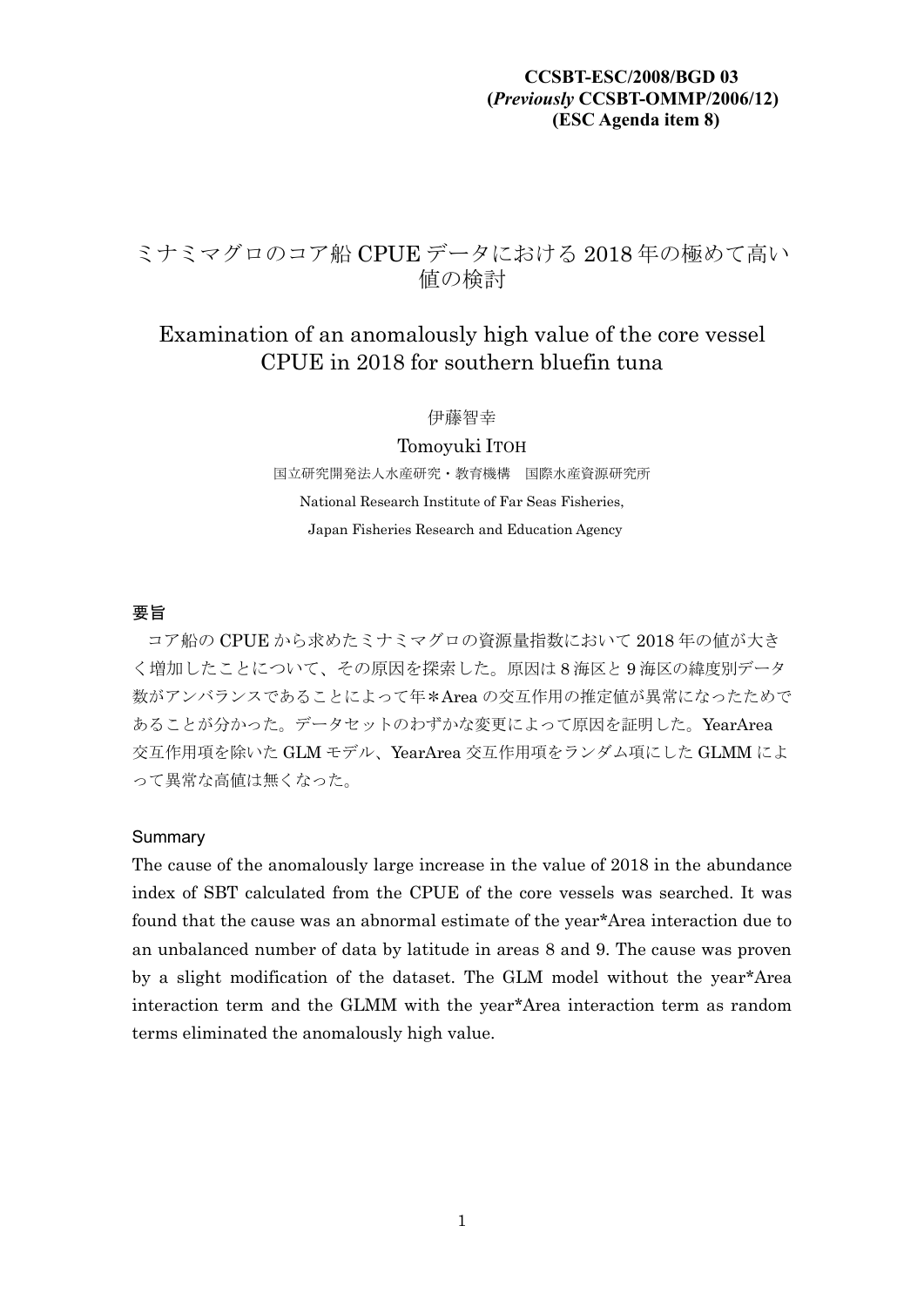#### Introduction

コア船 CPUE 資源量指数は、CCSBT におけるミナミマグロの資源評価並びに TAC を 決定する MP において用いられる重要な資源量指数である。2019 年の計算において、そ の 2018 年の値は 2017 年以前との比較で極めて高く、大きな誤差を含んでいる可能性が伺 われた(Itoh and Takahashi 2019)。2019 年の CCSBT-ESC においては、その原因を探 索することが合意された (Anon. 2019)。本文書は、2018 年高値の原因を明らかにするこ と、解決策を提示することを目的とした。また、将来に類似の異常値が発生したときにも 検出できるよう、チェックの方法を検討した。

The core vessel CPUE abundance index is an important index used in the stock assessment and MP that determine the TAC of southern bluefin tuna (SBT) in CCSBT TAC. In the calculation of 2019, the value for 2018 was extremely high compared to that before 2017, and it was possible that it contained a large error (Itoh and Takahashi 2019). In the 2019 CCSBT-ESC, it was agreed to investigate the cause (Anon. 2019). The purpose of this document is to identify the causes of the 2018 anomalously high value and to provide solutions. In addition, we examined the check method so that it can be detected even when similar abnormal values occur in the future.

### 原因

資源量指数は以下のプロセスで作成される。まず、コア船データセットを作成する (Itoh and Takahashi 2020 を参照)(ステップ 1)。次いで、年、月、緯度 5 度、経度 5 度別にまとめ、GLM で標準化をする(ステップ 2)。GLM に用いた変数の全ての組み合 わせによるテストデータを作成し、GLM 予測値を階層別に求める(ステップ 3)。これを 年別に平均値を求めて LS-means とする。次いで、テストデータを面積指数データと対応 させる。この時、面積指数が存在しない階層(例えば 30-40S に位置する 4 海区において の 45S)については除かれることになる(ステップ 4)。GLM 予測値に面積指数(年に関 係ない CS または年で変動する VS)を掛け合わせて、年平均値を求め、これが資源量指数 となる(ステップ5)。本文書では、データまたは統計値がどのステップなのかを明確にし た。

2019 年の作業において次のことが分かっている。GLM の年の LS-mean(ステップ 3) までは極端な値ではなく、面積指数を掛けた後(ステップ5)に極端な値となったこと、 Area8 の 40S が関係していること、GLM のベースモデルでは極端な値になるが Reducedmodel ではそうはならないこと。昨年は原因の特定には至らなかったが、Year\*Area 交互 作用が関係していると疑われた。

2020 年に作成した 2019 年までのコア船データで解析した。データや方法については別 文書 (Itoh 2020、Itoh and Takahashi 2020) を参照。データを 2019 年までアップデー トしても、2018 年の値が異常に高いことは変わらなかった(Fig. 1)。ステップ 4 のテス トデータにおいて、GLM の予測値には 2,278 件中に 3 件の極端に値の大きなレコードが あった。実験としてこの 3 データを除いてステップ 5 の資源量指数を求めると 2018 年の アノマリーが消失し、この3件が大きな影響を持つことが特定された(図2)。3件は全て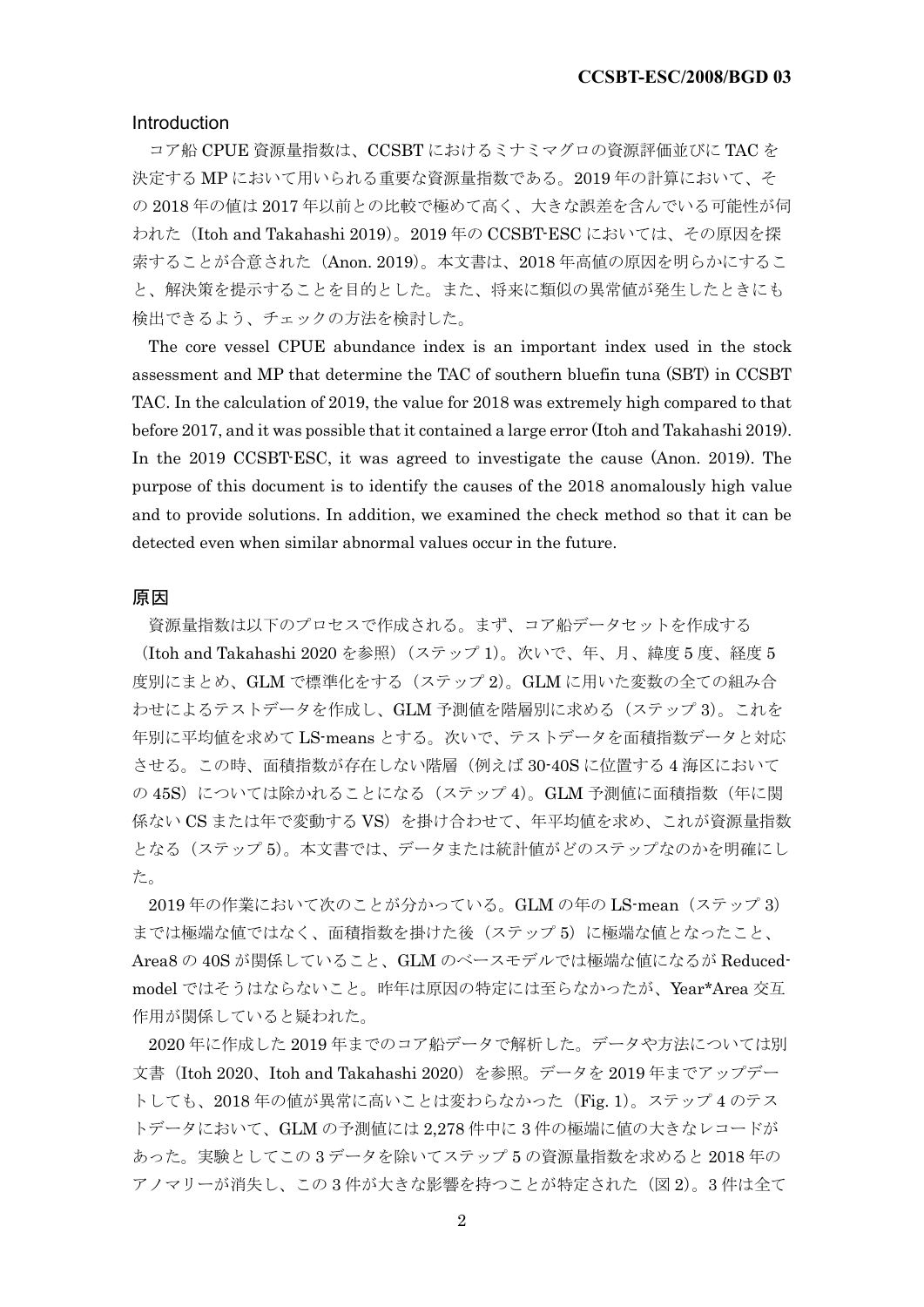2018 年、8 海区、40S のもので、7 月、8 月、9 月のものであった。

詳細な検討の結果、原因は 8 海区と 9 海区の緯度別データ数がアンバランスであること によって年\*Area の交互作用の推定値が異常になったためであることが分かった。2018 年には9海区における 35S (35-39S)のデータがわずかであった (表 1)。そして、この 9 海区の 35S でのデータは主に 4 月と 9 月のもので主漁期から外れており、ミナミマグロの CPUE が低かった。一方、9 海区の 40S のデータは豊富に存在した。一方、8 海区におい ては 35S のデータは多くあるが 40S (40S-44S)のデータは存在しなかった。GLM の Year\*Area 項は単に 2018 年の Area8 と Area9 にデータが存在するだけでなく、同じ緯度 で対応するデータが存在することを要求していた。

実験として、データセット (ステップ 1) において Area 9の 40S 及び 41S のデータを 緯度 5 度階級の 35S として変更した。この簡単な操作によって 2018 年のアノマリーが消 失したことから、原因を特定できた(図3)。

#### Cause

The abundance index is created by the following process. First, create a core vessel dataset (see Itoh and Takahashi 2020) (step 1). Then, it is summarized by year, month, latitude 5 degrees, and longitude 5 degrees, and standardized by GLM (step 2). Create a test dataset for all combinations of strata from variables used for GLM and obtain GLM predicted values for each record (step 3). The value is averaged by year to obtain the least-square means. Next, the test data is limited to correspond to the area index data. At this time, the strata where the area index does not exist (for example, 45S in Area 4 where located at 30-40S) is excluded (step 4). The GLM predicted value is multiplied by the area index (CS that does not depend on the year or VS that depends on year), and then averaged by year, which is the abundance index (step 5). In this document, it is clarified which steps the data or statistics are.

The following are known in our work in 2019: It is not an extreme value until LS-mean (step 3) of GLM, but it becomes an extreme value after multiplying the area index (step 5), that 40S of Area 8 is related, that the value become extreme in Base model, but not in Reduced Base model. Although the cause was not identified last year, it was suspected that the Year\*Area interaction was involved.

Analysis was performed using core vessel data up to 2019 created in 2020. See other documents (Itoh 2020, Itoh and Takahashi 2020) for data and methods. Even when the data was updated to 2019, the value for 2018 remained anomalously high (Fig. 1). In the test data of step 4, GLM predicted values had three extremely large records out of 2,278. As an experiment, when the resource abundance index in step 5 was calculated by excluding these three data, the 2018 anomaly disappeared, and it was identified that these three cases had a large impact (Fig. 2). All three were from 2018, Area 8, 40S, July, August, and September.

As a result of detailed examination, it was found that the cause was that the estimated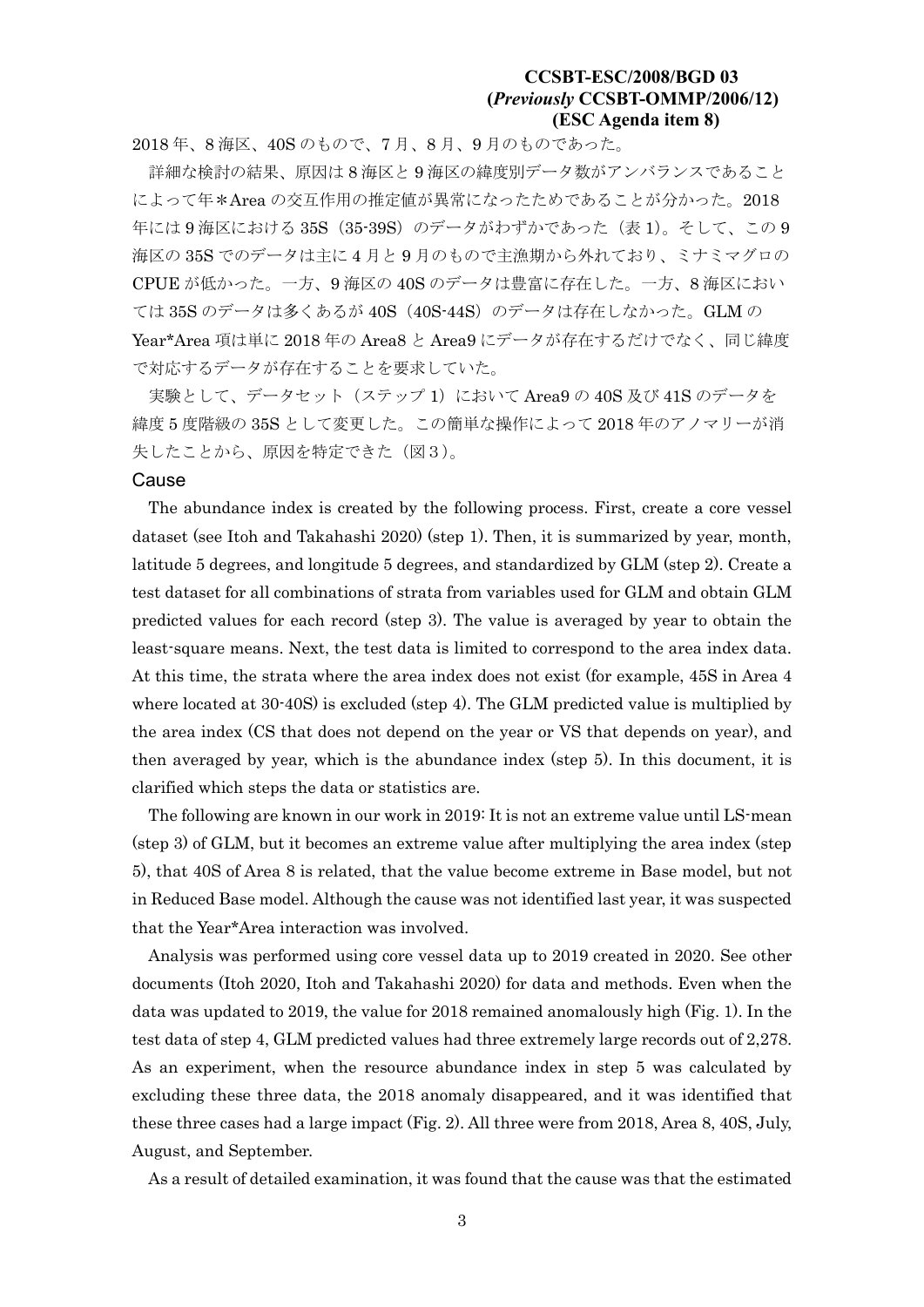value of the year\*Area interaction became abnormal due to the unbalanced number of data by latitude in Area 8 and Area 9. In 2018, there were few 35S (35-39S) data in Area 9 (Table 1). Those data of 35S in Area 9 were mainly from April and September, which were out of the main fishing season, and the CPUE of SBT was low. On the other hand, there are abundant data on 40S in Area9. In Area 8, there are many 35S data but no 40S (40S-44S) data. In the calculation of GLM including year\*Area interaction, it was required that not only data for Area 8 and Area 9 in 2018 to exist, but corresponding data at the same latitude.

As an experiment, we changed the data of 40S and 41S of Area 9 in the dataset (step 1) to 35S in 5 degree strata latitude. With this simple operation, the 2018 anomaly disappeared, and the cause could be identified (Fig. 3).

#### 対策

3 つの解決候補を示す。第 1 方法は前述のようにデータに修正を加える方法である

(BaseA と称す)。第 2 方法は、Year\*Area 項が問題となったことを考慮して GLM の Base モデルから Year\*Area 項を除いた。Reduced-base (RedB) よりも Year\*Lat 項が多 い。第 3 方法は、GLMM を用いて Year\*Area 項をランダム項として扱う方法である。こ の方法では欠損値が存在しても推定値が得られる。

3 方法によって 2018 年の指数値は 2017 年と 2019 年との中間的な値となり、増加は穏 やかなものとなった(図 4、表 2)。3 方法間の違いは小さかった。

AIC は Base モデルに対して、第 1 方法はほぼ同じ(データ数と自由度は同じだがデー タが異なるので厳密には比較は不適当かもしれない)、第 2 方法は高く、第 3 方法はさら に高かった(表3)。BICは Base モデルに対して、第1方法は少し高く、第2方法は低 く、第 3 方法はわずかに低かった。

第 1 方法の長所は、今後も Base モデルで Year\*Area 項を考慮できることにある。 Nominal CPUE の関係は年代によって海区によって異なっており(図 6 of Itoh and Takahashi 2020 参照)、Year\*Area を考慮することには合理性がある。短所はデータの修 正が恣意的であること、今後に同様の問題が生じた場合の対処方法が未定であることであ る。第 2 方法の長所は、AIC、BIC がほどほどに良いこと、過去から将来まで一貫した方 法になることである。短所は、Year\*Area 項を無視することである。第 3 方法の長所も過 去から未来までの一貫性にある。短所は AIC、BIC の当てはまりが悪いことである。

### Solutions

I present three possible solutions here. The first method is to modify the data as described above (called BaseA). The second method removes the year\*Area term from the GLM Base model, considering that the year\*Area term has become a problem. Note that there is more year\*Lat terms than Reduced-base model (RedB). The third method is to treat the year\*Area term as a random effect term using GLMM. With this method, an estimated value can be obtained even if there are missing values.

The calculated abundance index value for 2018 was midway between 2017 and 2019,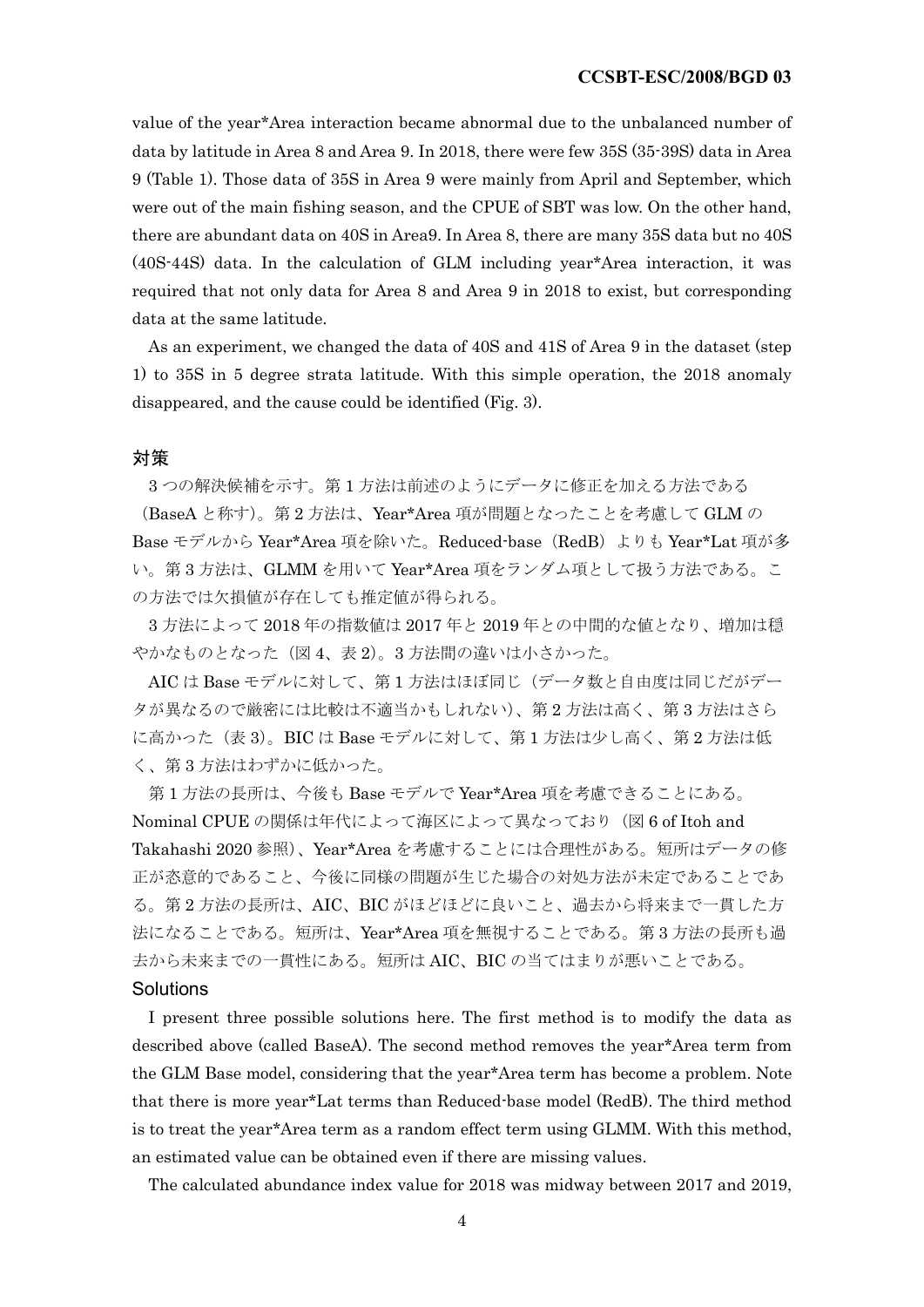and the increase moderated by the three methods (Figure 4, Table 2). The difference between the three methods was small.

AIC is almost the same as the Base model in the first method (the number of data and the degree of freedom are the same, but the data may be different, so the comparison may be inappropriate), the second method is higher, and the third method is further higher (Table 3). The BIC was slightly higher in the first method, lower in the second method, and slightly lower in the third method than the Base model.

The advantage of the first method is that the year\*Area term can be taken account in the Base model in the future. The relationship of nominal CPUE differs depending on the area depending on year (see Figure 6 of Itoh and Takahashi 2020), and it is reasonable to consider the year\*Area interaction. The disadvantage is that the modification of the data is arbitrary, and what to do if similar problems occur in the future is undecided. The advantage of the second method is that AIC and BIC are reasonably good, and the method is consistent from past to future. The disadvantage is that it ignores the year\*Area interaction term. The advantage of the third method is that it is consistent from past to future. The disadvantage is that AIC and BIC do not fit well.

### 今後のチェック

図5に年・緯度、図6に年・海区別の推定値を示す。ステップ3,4,5のそれぞれで示 した。BaseA は CPUE 小会合において使用しないことが合意されているが、参考のため 含めた。また、CPUE 小会合で検討された GAM シリーズはトレンドがどれも類似してい たが、そのうち gamx9 を参考のために含めた。2018 年の異常値はステップ 3 の段階から 40S や 8 海区で見られている。こうしたチェックを行っておけば異常値に気づくことがで き、原因を早期に究明できたかもしれない。今後は、資源量指数の最終結果だけでなく、 こうした涂中経過や推定値の最初の段階についても注意深く検討をしていくべきであろ う。

ただし異常値が見られる場合にも、面積重みづけがされるので最終的な資源量指数への 影響が小さい場合もある。例えば、4 海区や縁辺の緯度(30S や 45S)では比較的大きな 変動が見られるものの、面積指数が小さいために資源量指数への影響は小さい。影響の度 合いが集計方法や重みづけの扱いによって異なるので、どのステップかを明確にすること が必要であろう。

### Future check

Figure 5 shows the statistics by year and latitude, and Figure 6 shows that by year and Area. Those are shown in steps 3, 4, and 5, respectively. BaseA has been agreed not to be used in the CPUE small group, but included for reference. In addition, gamx9 was included for reference that several GAM series examined at the CPUE small group had similar trends. Outliers in 2018 have been seen in 40S and Area 8 since step 3. If such a check is performed, the anomalous value may be noticed and the cause may have been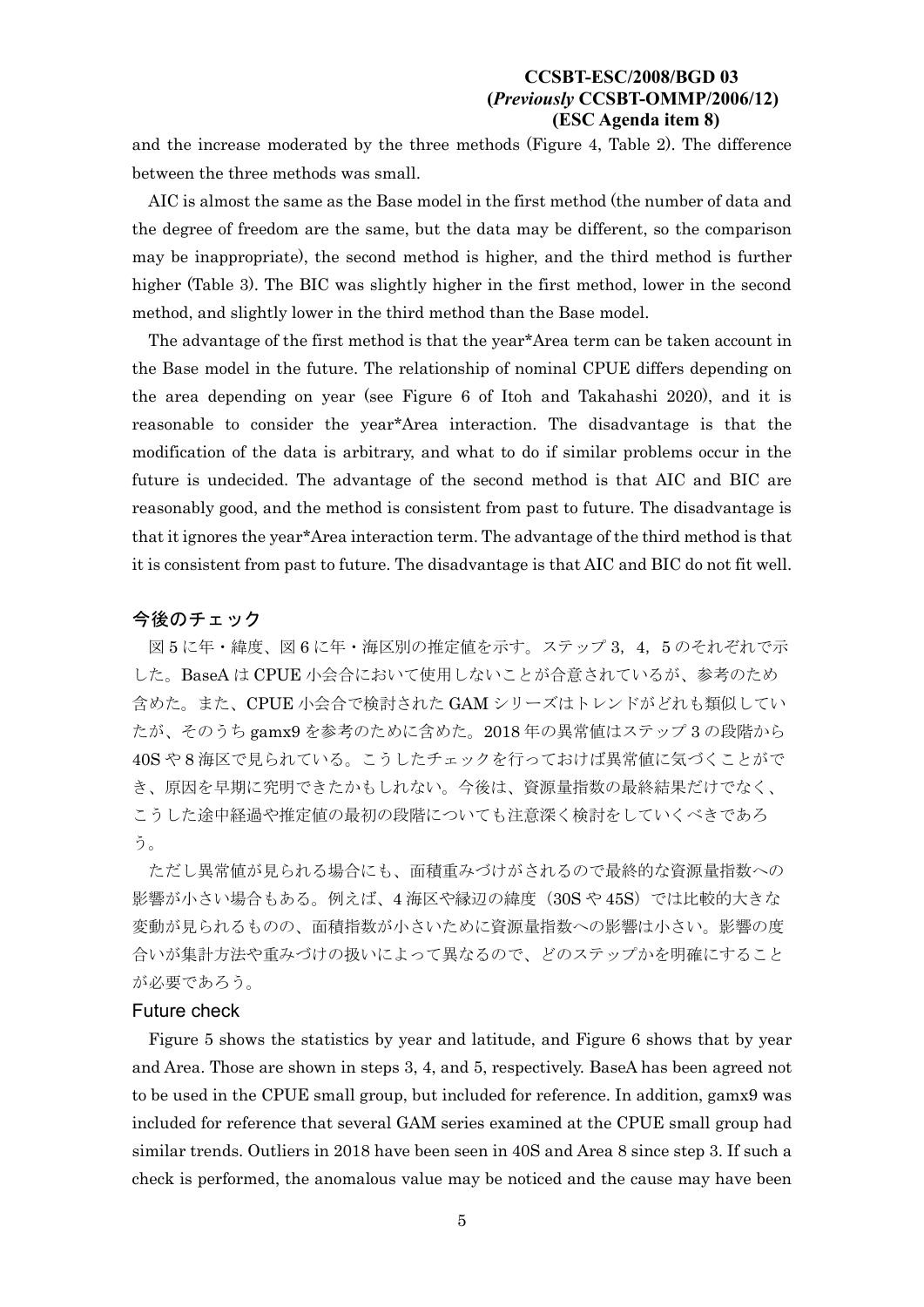clarified early. In the future, it is necessary to carefully consider not only the final result of the abundance index, but also the progress and the initial stage of the estimation.

However, even if an abnormal value is seen in earlier steps, the area weighting is applied, so that the final effect on the abundance index may be small. For example, although there are relatively large fluctuations in Area 4 and marginal latitudes (30S and 45S), the area weighting factor is small, so the effect on the abundance index is small. Since the degree of influence depends on the data making method and the treatment of weighting, it will be necessary to clarify which step.

### Reference

- Anonymous (2019) Report of the twenty fourth meeting of the Scientific Committee, CCSBT. September 2019. Cape Town, South Africa.
- Itoh, T. (2020) Change in operation pattern of Japanese southern bluefin tuna longliners in the 2019 fishing season. CCSBT-OMMP/2006/10.
- Itoh, T., and Takahashi, N. (2019) Update of the core vessel data and CPUE for southern bluefin tuna in 2019. CCSBT-OMMP/1906/09.
- Itoh, T., and Takahashi, N. (2020) Update of the core vessel data and CPUE for southern bluefin tuna in 2020. CCSBT-OMMP/2006/11.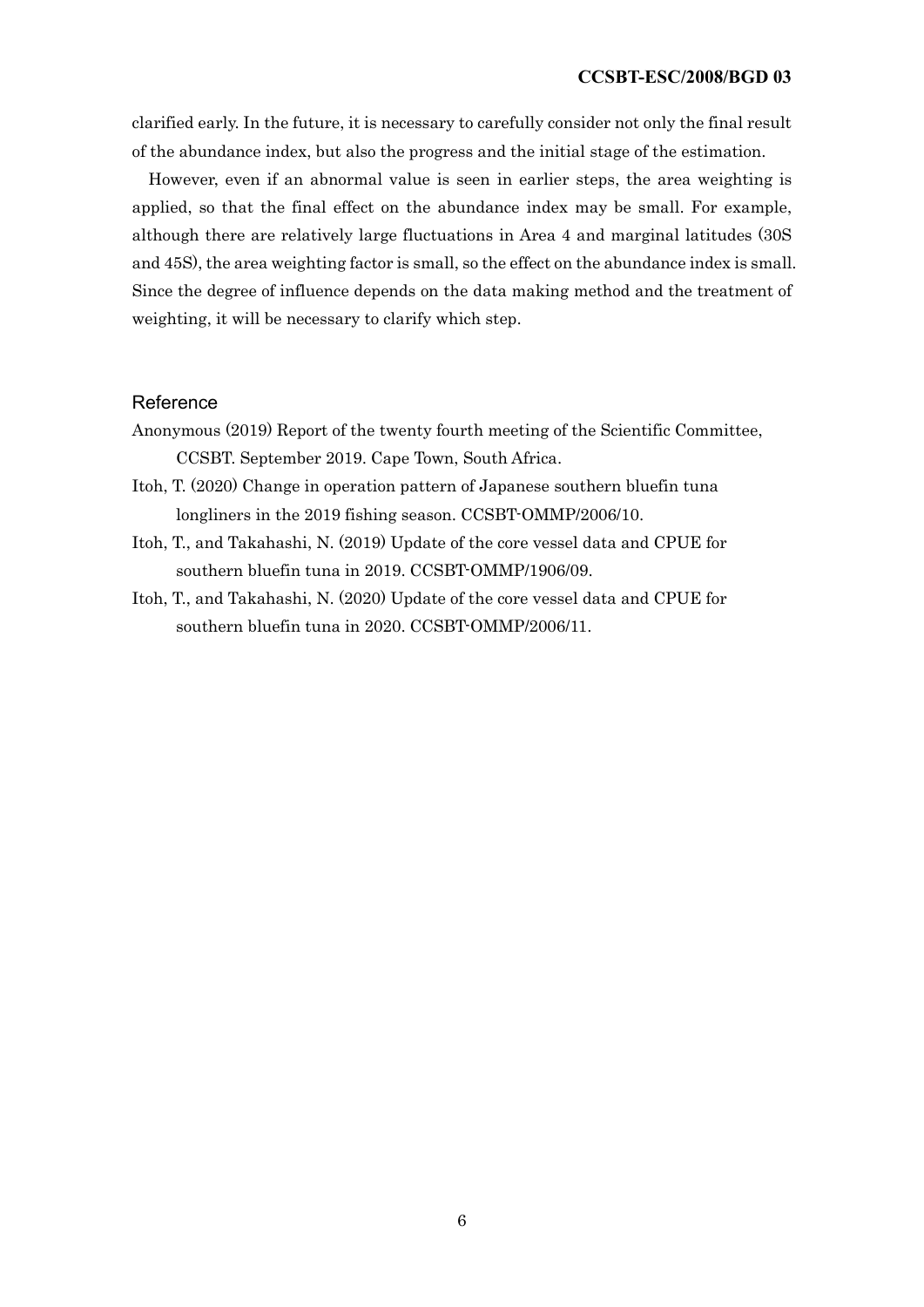Table 1. Number of operations in the original dataset in Area 8 and 9 in 2018 by one degree latitude. Records in enclosed in Area 9 was assigned to be 35S in five degrees strata in an experiment.

| Latitude | Area8 | Area9 |
|----------|-------|-------|
| 45S      |       | 14    |
| 44S      |       | 232   |
| 43S      |       | 712   |
| 42S      |       | 767   |
| 41S      |       | 174   |
| 40S      |       | 42    |
| 39S      |       | 4     |
| 38S      | 85    | 3     |
| 37S      | 175   | 1     |
| 36S      | 56    | 18    |
| 35S      | 36    | 11    |

| Table 2. Estimated abundance index from the core vessel CPUE |  |
|--------------------------------------------------------------|--|
|--------------------------------------------------------------|--|

| $^{\circ}$ |
|------------|
|            |

| Year | Nominal | Base   | Reduced<br>Base | Base with<br><b>SxS</b> | Base A | Base<br>noYA | <b>GLMM</b> |
|------|---------|--------|-----------------|-------------------------|--------|--------------|-------------|
| 1969 |         | 2.2841 | 2.2841          | 2.2841                  | 2.2841 | 2.28411      | 2.28411     |
| 1970 |         | 2.2268 | 2.2268          | 2.2268                  | 2.2268 | 2.22684      | 2.22684     |
| 1971 |         | 2.0654 | 2.0654          | 2.0654                  | 2.0654 | 2.06542      | 2.06542     |
| 1972 |         | 2.1669 | 2.1669          | 2.1669                  | 2.1669 | 2.16691      | 2.16691     |
| 1973 |         | 1.8263 | 1.8263          | 1.8263                  | 1.8263 | 1.82627      | 1.82627     |
| 1974 |         | 1.8989 | 1.8989          | 1.8989                  | 1.8989 | 1.89893      | 1.89893     |
| 1975 |         | 1.4556 | 1.4556          | 1.4556                  | 1.4556 | 1.45555      | 1.45555     |
| 1976 |         | 1.8715 | 1.8715          | 1.8715                  | 1.8715 | 1.87152      | 1.87152     |
| 1977 |         | 1.6556 | 1.6556          | 1.6556                  | 1.6556 | 1.65562      | 1.65562     |
| 1978 |         | 1.4300 | 1.4300          | 1.4300                  | 1.4300 | 1.43003      | 1.43003     |
| 1979 |         | 1.1472 | 1.1472          | 1.1472                  | 1.1472 | 1.14724      | 1.14724     |
| 1980 |         | 1.3862 | 1.3862          | 1.3862                  | 1.3862 | 1.3862       | 1.3862      |
| 1981 |         | 1.3103 | 1.3103          | 1.3103                  | 1.3103 | 1.31025      | 1.31025     |
| 1982 |         | 1.0285 | 1.0285          | 1.0285                  | 1.0285 | 1.02855      | 1.02855     |
| 1983 |         | 1.0103 | 1.0103          | 1.0103                  | 1.0103 | 1.01026      | 1.01026     |
| 1984 |         | 1.0261 | 1.0261          | 1.0261                  | 1.0261 | 1.0261       | 1.0261      |
| 1985 |         | 0.8578 | 0.8578          | 0.8578                  | 0.8578 | 0.85784      | 0.85784     |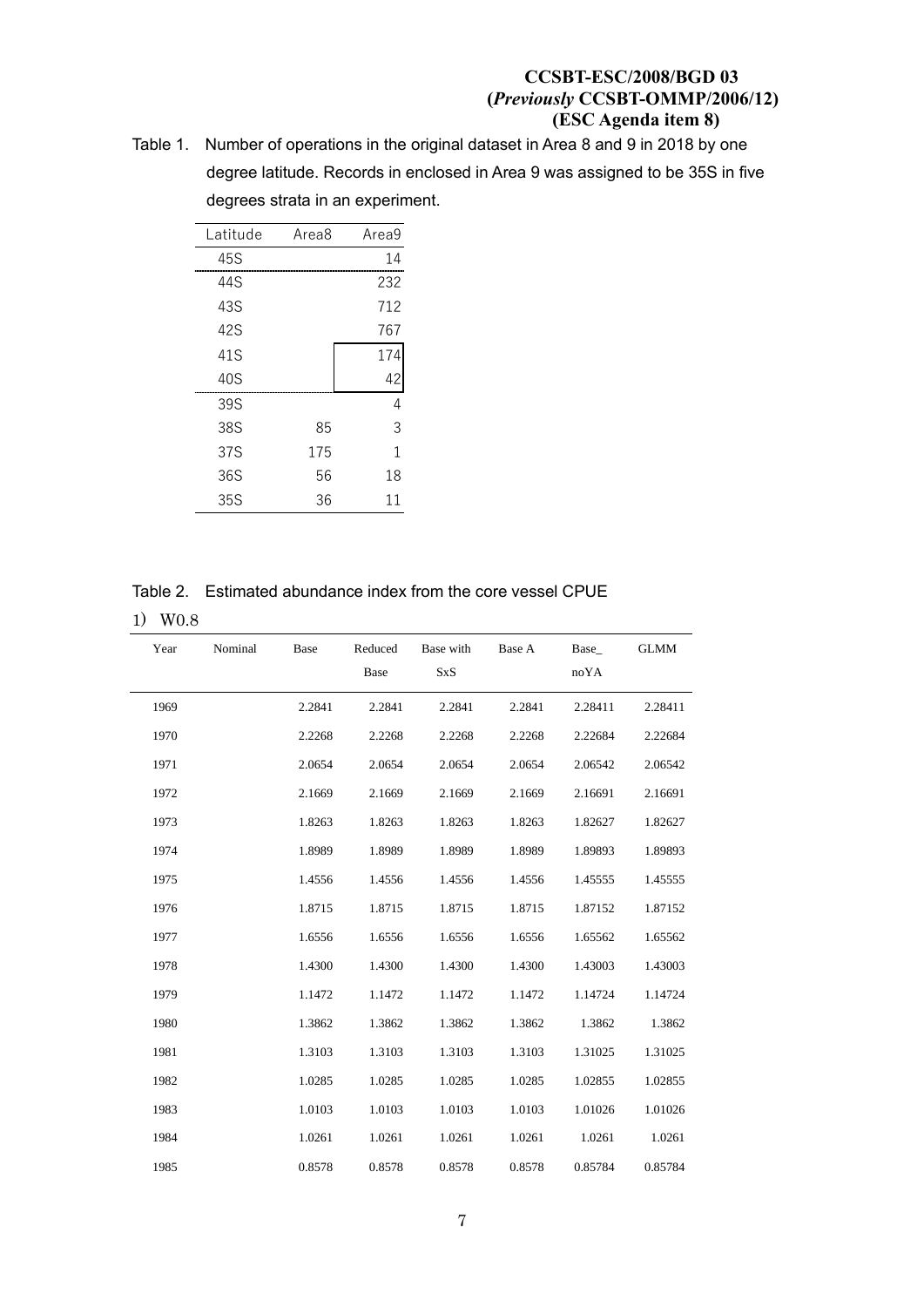| 1986 | 2.089   | 0.6311 | 0.6463          | 0.6390           | 0.6315 | 0.62907      | 0.63351     |
|------|---------|--------|-----------------|------------------|--------|--------------|-------------|
| Year | Nominal | Base   | Reduced<br>Base | Base with<br>SxS | Base A | Base<br>noYA | <b>GLMM</b> |
| 1987 | 2.132   | 0.6433 | 0.6640          | 0.6340           | 0.6439 | 0.65552      | 0.65133     |
| 1988 | 2.059   | 0.5402 | 0.5216          | 0.5816           | 0.5409 | 0.51757      | 0.53373     |
| 1989 | 1.983   | 0.5047 | 0.5064          | 0.5433           | 0.5055 | 0.51105      | 0.51229     |
| 1990 | 1.963   | 0.5341 | 0.5843          | 0.4731           | 0.5341 | 0.56587      | 0.54881     |
| 1991 | 1.895   | 0.4385 | 0.5037          | 0.4260           | 0.4387 | 0.45911      | 0.44894     |
| 1992 | 2.251   | 0.5426 | 0.6068          | 0.5109           | 0.5430 | 0.56639      | 0.55353     |
| 1993 | 2.970   | 0.7279 | 0.6979          | 0.7048           | 0.7272 | 0.7168       | 0.72097     |
| 1994 | 2.667   | 0.6890 | 0.5832          | 0.6992           | 0.6889 | 0.65119      | 0.68339     |
| 1995 | 2.715   | 0.7298 | 0.7376          | 0.7890           | 0.7297 | 0.76133      | 0.74033     |
| 1996 | 2.426   | 0.5882 | 0.5578          | 0.6171           | 0.5882 | 0.56046      | 0.57914     |
| 1997 | 2.083   | 0.5143 | 0.5478          | 0.4943           | 0.5145 | 0.53114      | 0.52287     |
| 1998 | 2.204   | 0.5574 | 0.5790          | 0.5315           | 0.5575 | 0.57612      | 0.5663      |
| 1999 | 2.321   | 0.5653 | 0.5785          | 0.5407           | 0.5653 | 0.59189      | 0.57685     |
| 2000 | 2.413   | 0.5337 | 0.5233          | 0.5181           | 0.5338 | 0.52554      | 0.52977     |
| 2001 | 2.644   | 0.6009 | 0.6122          | 0.5908           | 0.6008 | 0.62133      | 0.60999     |
| 2002 | 3.441   | 0.9388 | 0.8047          | 0.8752           | 0.9372 | 0.83485      | 0.85656     |
| 2003 | 2.564   | 0.6715 | 0.6935          | 0.6310           | 0.6708 | 0.71679      | 0.68801     |
| 2004 | 1.962   | 0.6386 | 0.6751          | 0.6493           | 0.6386 | 0.65726      | 0.64359     |
| 2005 | 1.851   | 0.5287 | 0.5352          | 0.6795           | 0.5284 | 0.53562      | 0.52404     |
| 2006 | 1.350   | 0.3747 | 0.3524          | 0.3739           | 0.3748 | 0.36126      | 0.37428     |
| 2007 | 1.407   | 0.2796 | 0.3264          | 0.3021           | 0.2797 | 0.28616      | 0.28505     |
| 2008 | 1.879   | 0.5793 | 0.5147          | 0.5478           | 0.5794 | 0.52002      | 0.56906     |
| 2009 | 2.644   | 0.7507 | 0.7040          | 0.6531           | 0.7510 | 0.74965      | 0.74021     |
| 2010 | 3.676   | 0.9866 | 0.6925          | 0.9654           | 0.9858 | 0.94277      | 0.97359     |
| 2011 | 3.510   | 0.9013 | 0.7559          | 0.9153           | 0.9013 | 0.8743       | 0.88188     |
| 2012 | 3.360   | 1.0718 | 0.7447          | 1.0080           | 1.0718 | 1.02282      | 0.99859     |
| 2013 | 3.890   | 1.0466 | 0.8822          | 1.0504           | 1.0473 | 1.05189      | 1.02441     |
| 2014 | 4.185   | 1.2125 | 0.9254          | 1.0424           | 1.2121 | 1.24432      | 1.20784     |
| 2015 | 5.651   | 1.3216 | 1.0575          | 1.3802           | 1.3213 | 1.41746      | 1.34381     |
| 2016 | 4.497   | 1.2336 | 1.0639          | 1.0872           | 1.2339 | 1.25188      | 1.21903     |
| 2017 | 5.523   | 1.2996 | 0.8875          | 1.4757           | 1.2952 | 1.35782      | 1.31097     |
| 2018 | 6.054   | 2.2809 | 1.3388          | 2.4186           | 1.5980 | 1.59363      | 1.61264     |
| 2019 | 7.780   | 1.7429 | 1.3438          | 2.2209           | 1.7414 | 1.6482       | 1.65602     |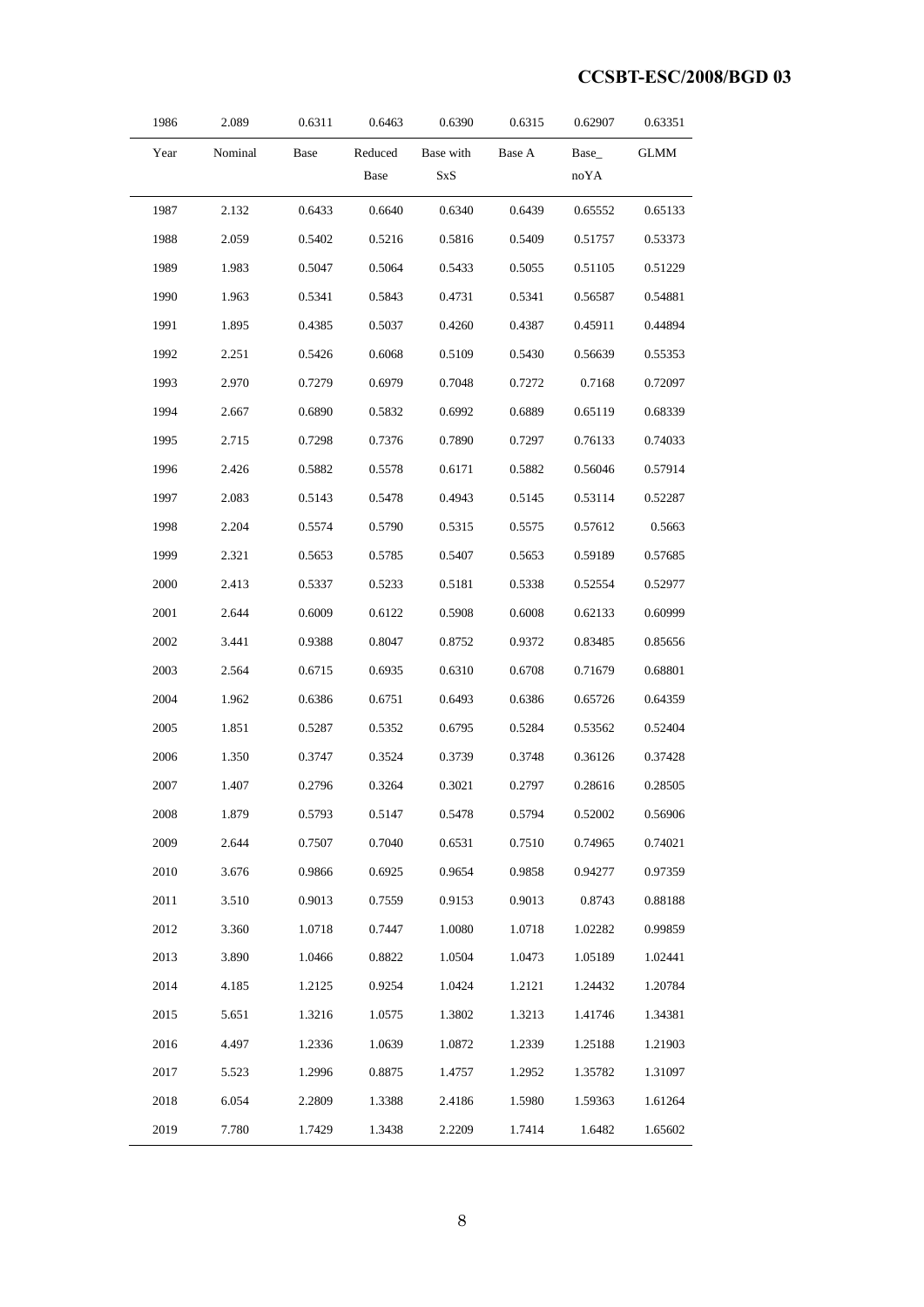| Year | Nominal | Base   | Reduced<br>Base | Base with<br><b>SxS</b> | Base A | Base_<br>noYA | GLMM    |
|------|---------|--------|-----------------|-------------------------|--------|---------------|---------|
| 1969 |         | 2.4934 | 2.4934          | 2.4934                  | 2.4934 | 2.49337       | 2.49337 |
| 1970 |         | 2.4169 | 2.4169          | 2.4169                  | 2.4169 | 2.41687       | 2.41687 |
| 1971 |         | 2.2054 | 2.2054          | 2.2054                  | 2.2054 | 2.20542       | 2.20542 |
| 1972 |         | 2.2273 | 2.2273          | 2.2273                  | 2.2273 | 2.22735       | 2.22735 |
| 1973 |         | 1.9271 | 1.9271          | 1.9271                  | 1.9271 | 1.92713       | 1.92713 |
| 1974 |         | 1.9710 | 1.9710          | 1.9710                  | 1.9710 | 1.97095       | 1.97095 |
| 1975 |         | 1.4974 | 1.4974          | 1.4974                  | 1.4974 | 1.49745       | 1.49745 |
| 1976 |         | 1.9279 | 1.9279          | 1.9279                  | 1.9279 | 1.92793       | 1.92793 |
| 1977 |         | 1.6850 | 1.6850          | 1.6850                  | 1.6850 | 1.685         | 1.685   |
| 1978 |         | 1.3820 | 1.3820          | 1.3820                  | 1.3820 | 1.38202       | 1.38202 |
| 1979 |         | 1.2558 | 1.2558          | 1.2558                  | 1.2558 | 1.25578       | 1.25578 |
| 1980 |         | 1.3852 | 1.3852          | 1.3852                  | 1.3852 | 1.38524       | 1.38524 |
| 1981 |         | 1.2917 | 1.2917          | 1.2917                  | 1.2917 | 1.29166       | 1.29166 |
| 1982 |         | 1.0220 | 1.0220          | 1.0220                  | 1.0220 | 1.02197       | 1.02197 |
| 1983 |         | 1.0228 | 1.0228          | 1.0228                  | 1.0228 | 1.02279       | 1.02279 |
| 1984 |         | 1.0603 | 1.0603          | 1.0603                  | 1.0603 | 1.06032       | 1.06032 |
| 1985 |         | 0.8861 | 0.8861          | 0.8861                  | 0.8861 | 0.88613       | 0.88613 |
| 1986 | 2.089   | 0.6663 | 0.6841          | 0.6718                  | 0.6664 | 0.6665        | 0.66836 |
| 1987 | 2.132   | 0.6692 | 0.6848          | 0.6605                  | 0.6696 | 0.67843       | 0.67492 |
| 1988 | 2.059   | 0.5561 | 0.5264          | 0.5928                  | 0.5567 | 0.52366       | 0.54648 |
| 1989 | 1.983   | 0.5330 | 0.5305          | 0.5653                  | 0.5336 | 0.53473       | 0.53871 |
| 1990 | 1.963   | 0.5294 | 0.5700          | 0.4745                  | 0.5294 | 0.55263       | 0.54059 |
| 1991 | 1.895   | 0.4492 | 0.5036          | 0.4396                  | 0.4494 | 0.46439       | 0.45746 |
| 1992 | 2.251   | 0.5361 | 0.5865          | 0.5094                  | 0.5363 | 0.55182       | 0.54407 |
| 1993 | 2.970   | 0.6664 | 0.6363          | 0.6643                  | 0.6659 | 0.6587        | 0.66078 |
| 1994 | 2.667   | 0.5803 | 0.4926          | 0.5927                  | 0.5802 | 0.54877       | 0.57485 |
| 1995 | 2.715   | 0.6569 | 0.6593          | 0.6918                  | 0.6569 | 0.68439       | 0.66504 |
| 1996 | 2.426   | 0.5318 | 0.5166          | 0.5608                  | 0.5318 | 0.51714       | 0.52668 |
| 1997 | 2.083   | 0.4679 | 0.4966          | 0.4557                  | 0.4681 | 0.48153       | 0.47387 |
| 1998 | 2.204   | 0.5421 | 0.5551          | 0.5117                  | 0.5422 | 0.55228       | 0.54855 |
| 1999 | 2.321   | 0.5449 | 0.5551          | 0.5206                  | 0.5449 | 0.56726       | 0.55393 |
| 2000 | 2.413   | 0.4760 | 0.4649          | 0.4693                  | 0.4760 | 0.47303       | 0.47367 |
| 2001 | 2.644   | 0.5596 | 0.5629          | 0.5495                  | 0.5596 | 0.57243       | 0.566   |

2) W0.5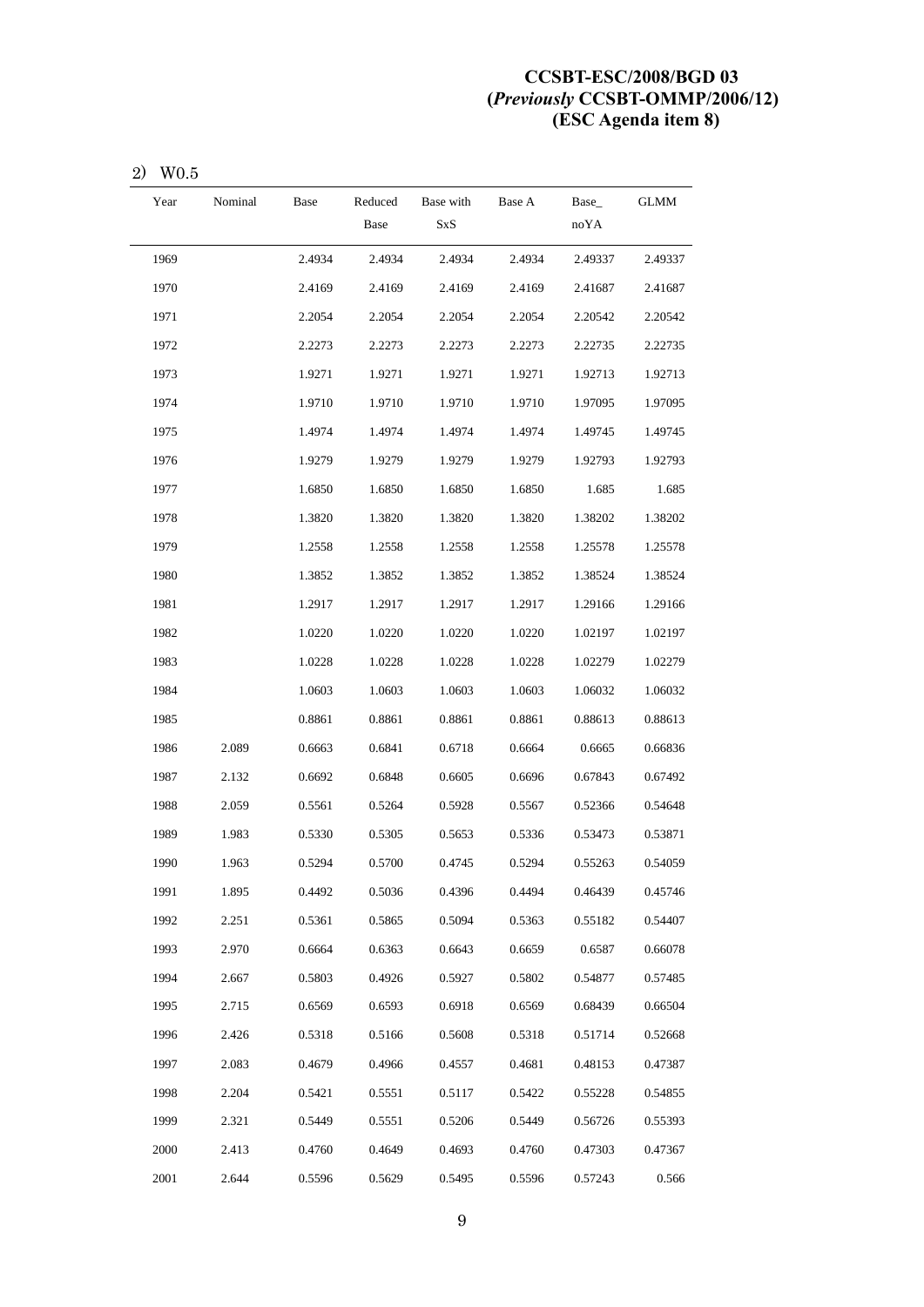| 2002 | 3.441   | 0.7660 | 0.6676          | 0.7185                  | 0.7650 | 0.6963       | 0.71173     |
|------|---------|--------|-----------------|-------------------------|--------|--------------|-------------|
| Year | Nominal | Base   | Reduced<br>Base | Base with<br><b>SxS</b> | Base A | Base<br>noYA | <b>GLMM</b> |
| 2003 | 2.564   | 0.5596 | 0.5734          | 0.5353                  | 0.5591 | 0.58674      | 0.569       |
| 2004 | 1.962   | 0.5774 | 0.6011          | 0.5786                  | 0.5774 | 0.58764      | 0.57953     |
| 2005 | 1.851   | 0.4823 | 0.4842          | 0.5961                  | 0.4821 | 0.47934      | 0.47691     |
| 2006 | 1.350   | 0.3284 | 0.3203          | 0.3285                  | 0.3285 | 0.32367      | 0.32885     |
| 2007 | 1.407   | 0.2327 | 0.2616          | 0.2501                  | 0.2327 | 0.23708      | 0.23662     |
| 2008 | 1.879   | 0.4309 | 0.4093          | 0.4055                  | 0.4309 | 0.40415      | 0.42605     |
| 2009 | 2.644   | 0.5543 | 0.5334          | 0.4799                  | 0.5544 | 0.56431      | 0.54927     |
| 2010 | 3.676   | 0.6920 | 0.5073          | 0.6748                  | 0.6915 | 0.67127      | 0.68545     |
| 2011 | 3.510   | 0.6544 | 0.5572          | 0.6689                  | 0.6543 | 0.64056      | 0.64285     |
| 2012 | 3.360   | 0.7624 | 0.5377          | 0.7201                  | 0.7624 | 0.71844      | 0.71173     |
| 2013 | 3.890   | 0.7317 | 0.6192          | 0.7455                  | 0.7321 | 0.73418      | 0.7178      |
| 2014 | 4.185   | 0.8654 | 0.6625          | 0.7387                  | 0.8650 | 0.88469      | 0.86276     |
| 2015 | 5.651   | 0.9527 | 0.7518          | 0.9877                  | 0.9526 | 1.00794      | 0.96546     |
| 2016 | 4.497   | 0.8977 | 0.7678          | 0.7895                  | 0.8979 | 0.90959      | 0.88917     |
| 2017 | 5.523   | 0.9429 | 0.6330          | 1.0373                  | 0.9403 | 0.97909      | 0.94982     |
| 2018 | 6.054   | 1.5246 | 0.9373          | 1.5814                  | 1.1244 | 1.12889      | 1.13831     |
| 2019 | 7.780   | 1.2017 | 0.9322          | 1.4904                  | 1.2008 | 1.14806      | 1.15172     |

Table 3. AIC and BIC of GLM/GLMM models for the core vessel CPUE series.

| Model       | <b>AIC</b> | <b>BIC</b> | Dataset  |
|-------------|------------|------------|----------|
| Base        | 7,685      | 9,292      | original |
| RedB        | 8,108      | 8,496      | original |
| BaseA       | 7,697      | 9,304      | modified |
| Base noYA   | 7,826      | 8,823      | original |
| <b>GLMM</b> | 8,202      | 9,205      | original |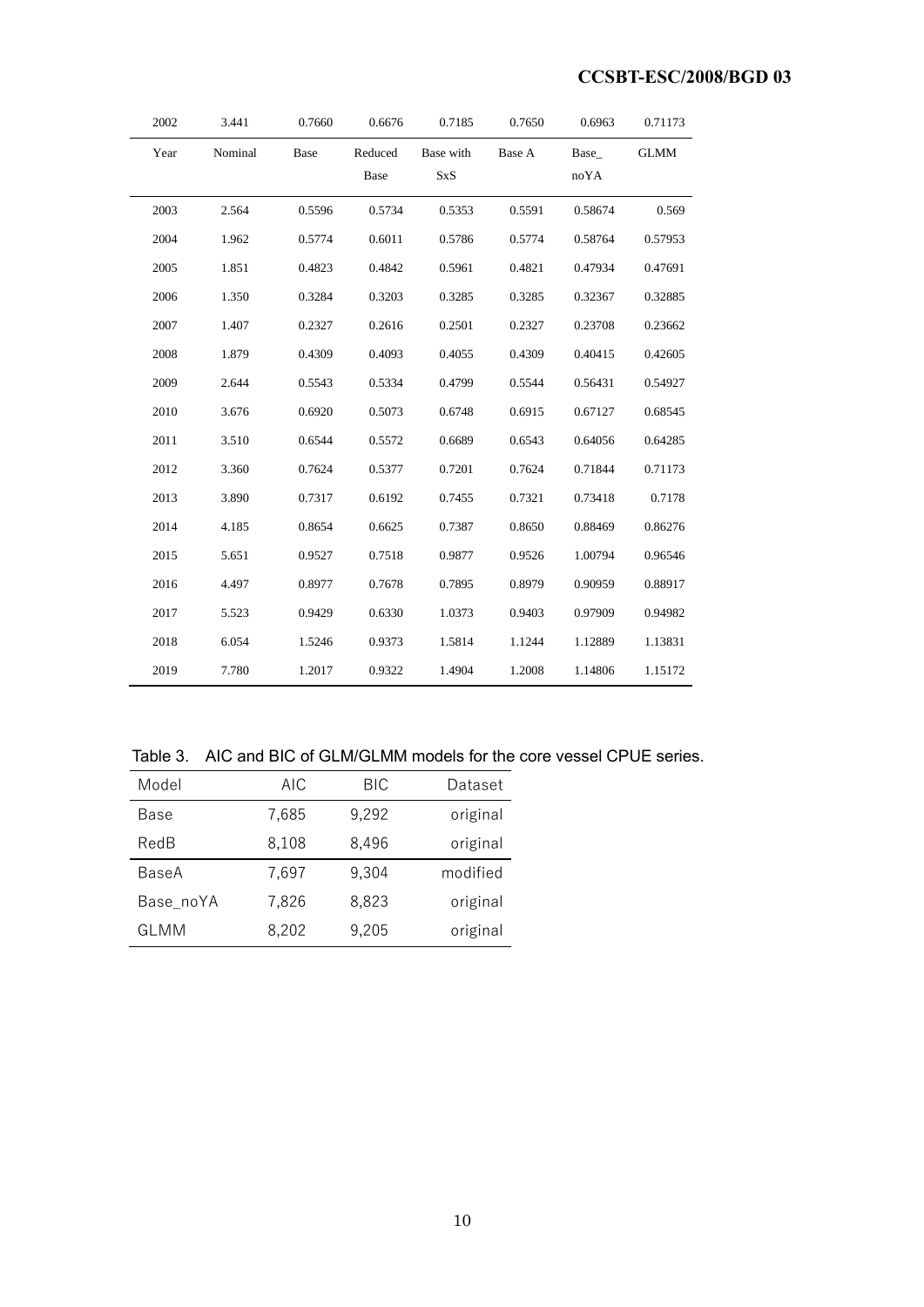







Fig. 1. Area weighed standardized CPUEs. Nominal CPUE of the core vessels is also shown.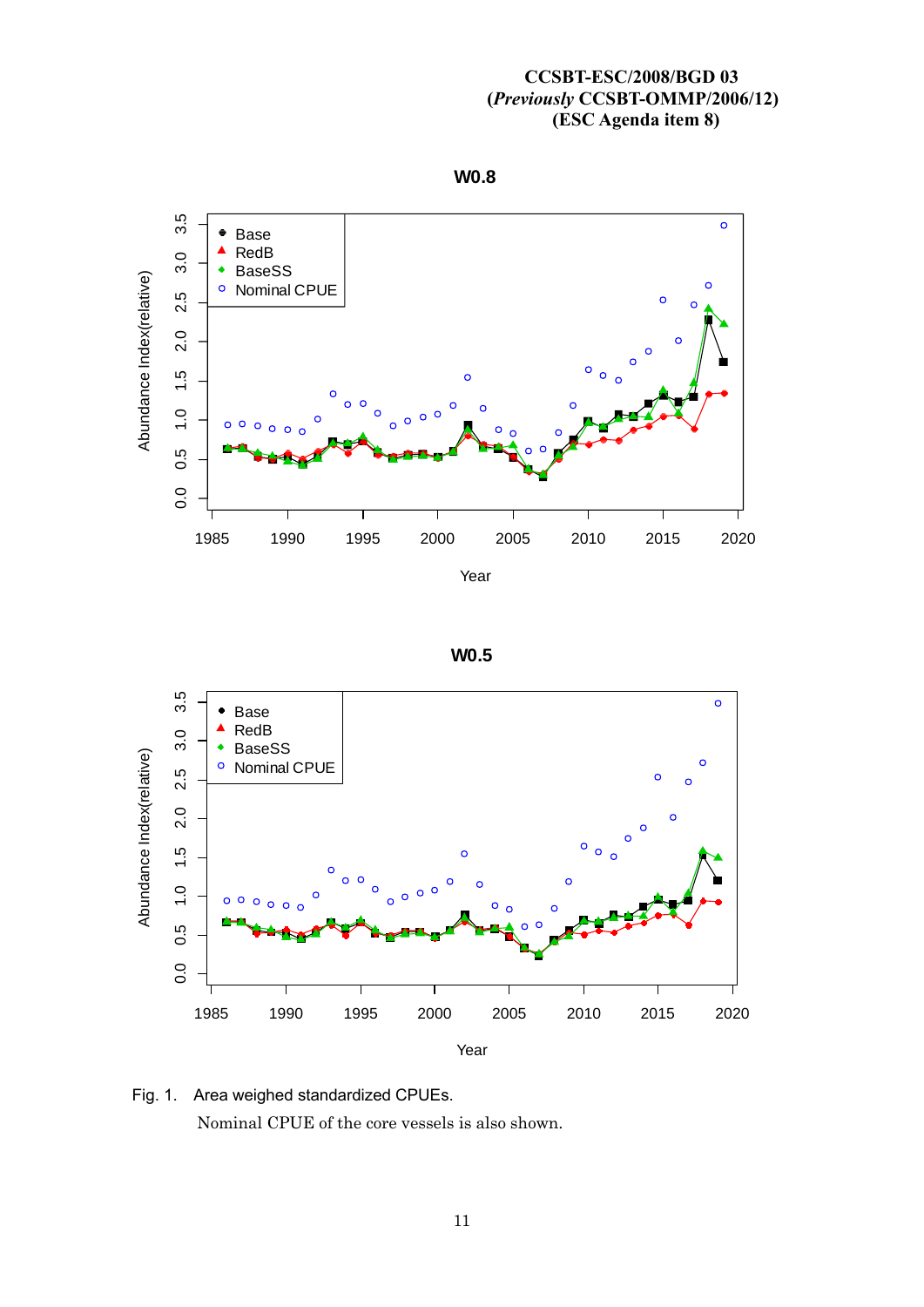

Fig. 2. CS abundance index by Base model. Black line use the original test data. Red line use the test data that eliminated three records in 40S, Area 8, year 2018 in July, August and September whose prediction values were extremely large.



Fig. 3. Experiment of data manipulation of latitude in Area 9 for effect on the 2018 anomalous value (BaseA).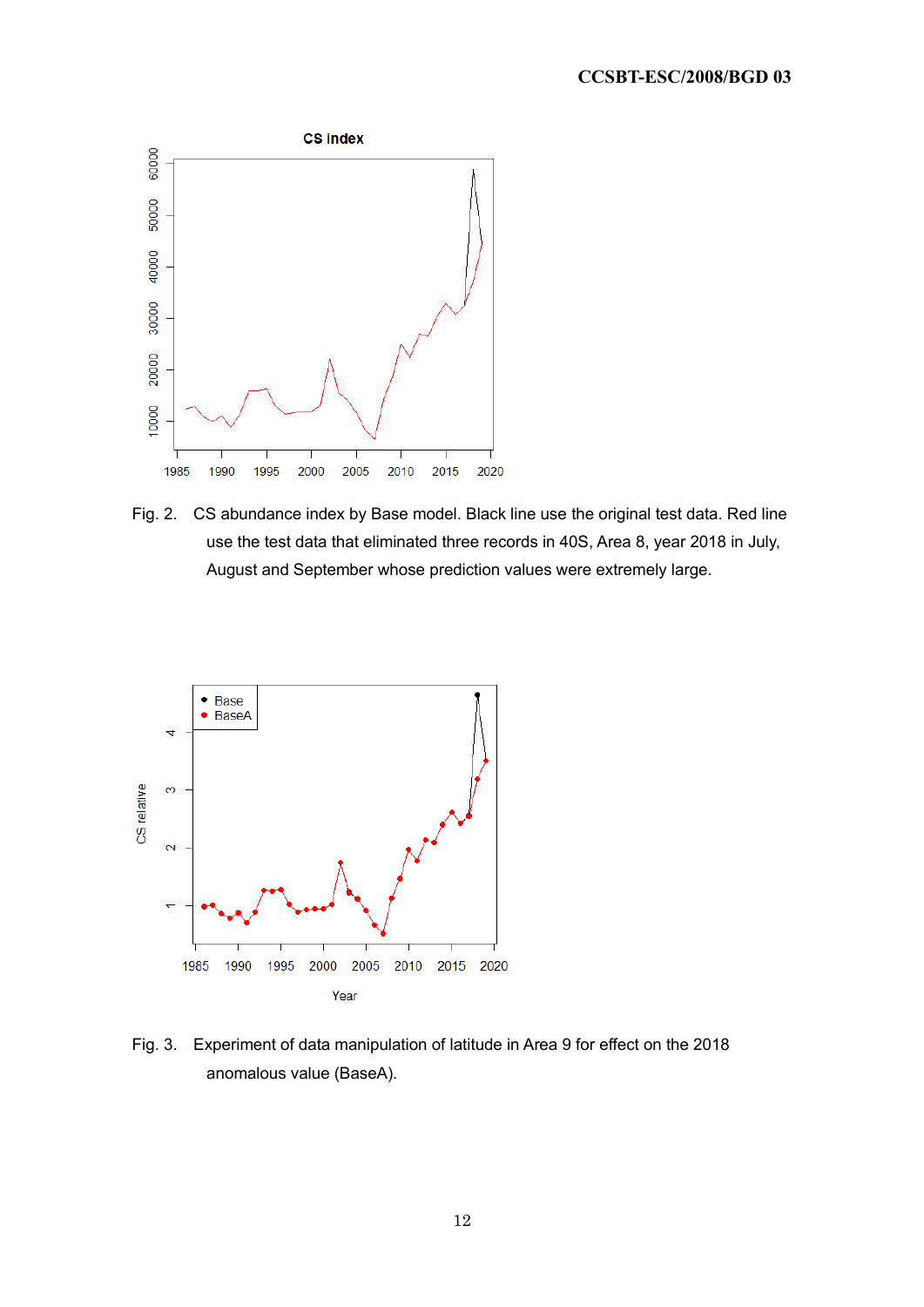

Fig. 4. Area weighed standardized CPUEs by various GLM/GLMM models.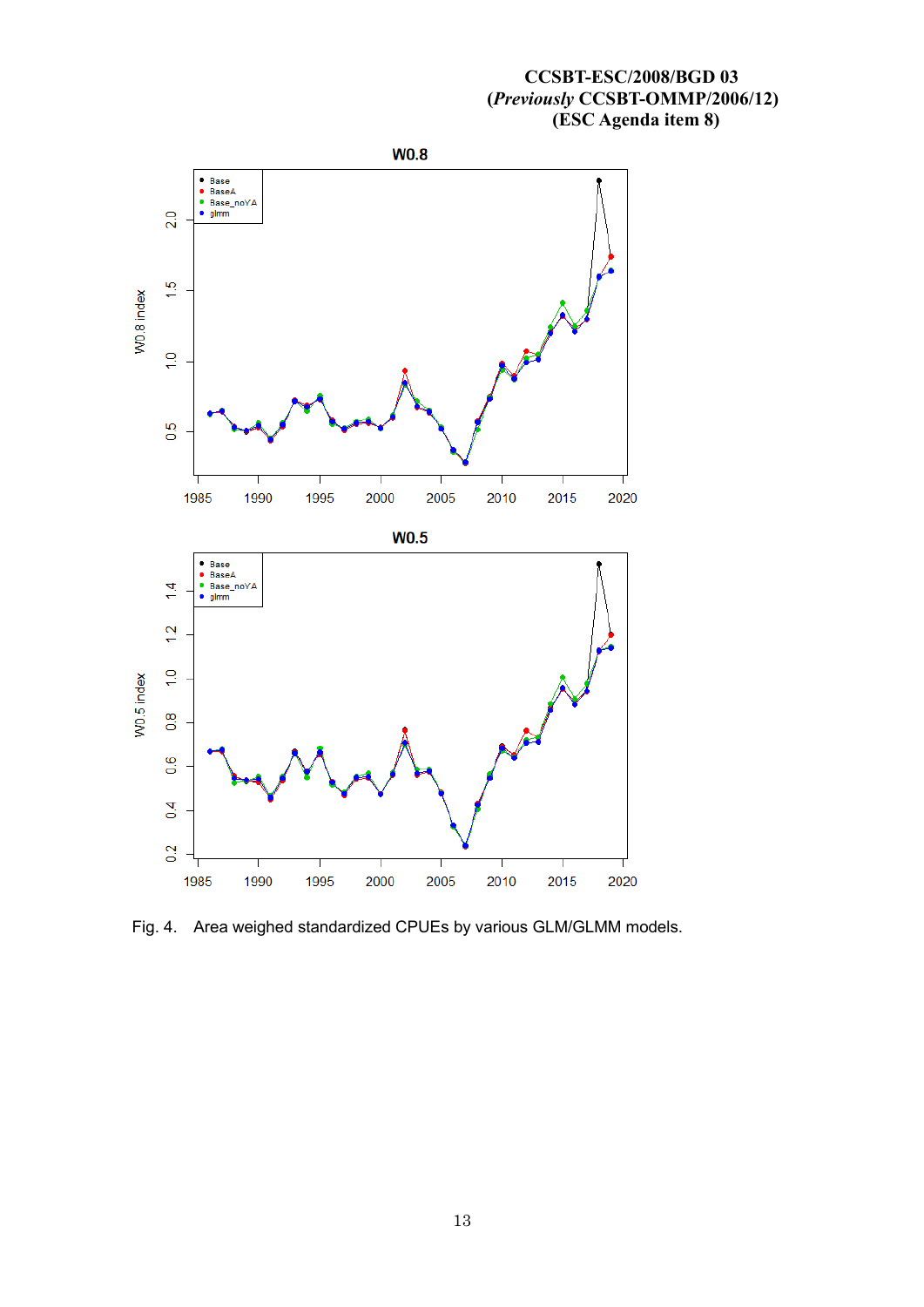

Fig. 5. Statistical value from GLM/GLMM/GAM by latitude.

Upper panels use the test data (Step 3), middle panels use the test data that eliminated strata where CS area weighting data absent (Step 4), and lower panels use the test data that CS area weighted (Step 5). The values ae relative to the mean of predicted value of all the test data.